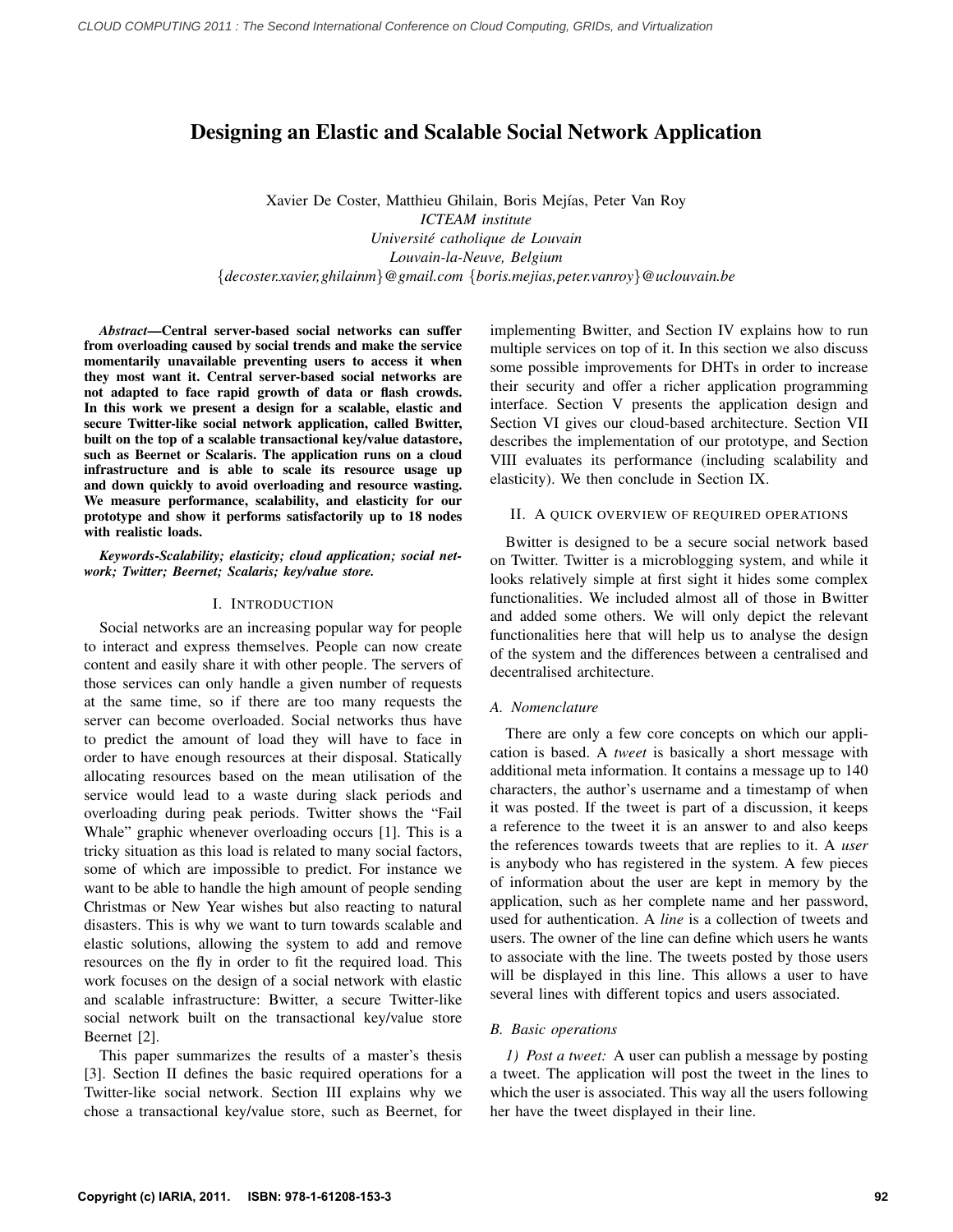*2) Retweet a tweet:* When a user likes a tweet from an other user she can decide to share it by retweeting it. This will have the effect of "sending" the retweet to all the lines to which the user is associated. The retweet will be displayed in the lines as if the original author posted it but with the retweeter's name indicated.

*3) Reply to a tweet:* A user can decide to reply to a tweet. This will include a reference to the reply tweet inside the initial tweet. Additionally a reply keeps a reference to the tweet to which it responds. This allows to build the whole conversation tree.

*4) Create a line:* A user can create additional lines with custom names to regroup specific users.

*5) Add and remove users from a line:* A user can associate a new user to a line, from then on all the tweets this newly added user posts will be included in the line. A user can also remove a user from a line, she will then not see the tweets of this user in her line anymore and will not receive her new tweets either.

*6) Read tweets:* A user can read the tweets from a line by packs of 20 tweets. She can also refresh the tweets of a line to retrieve the tweets that have been posted since her last refresh.

### III. WHY BEERNET?

Beernet is a transactional, scalable and elastic peer-to-peer key/value data store built on top of a Distributed Hash Table (DHT) [2][4]. Peers in Beernet are organized in a relaxed Chord-like ring [5] and keep  $O(log(N))$  fingers for routing. This relaxed ring is more fault tolerant than a traditional ring and its robust join and leave algorithm to handle churn make Beernet a good candidate to build an elastic system. Any peer can perform lookup and store operations for any key in  $O(log(N))$ , where N is the number of peers in the network. The key distribution is done using a consistent hash function, roughly distributing the load among the peers. These two properties are a strong advantage for scalability of the system compared to solutions like client/server.

Beernet provides transactional storage with strong consistency, using different data abstractions. Fault-tolerance is achieved through symmetric replication, which has several advantages that we will not detail here compared to a leaf-set and successor list replication strategy [6]. In every transaction, a dynamically chosen transaction manager (TM) guarantees that if the transaction is committed, at least the majority of the replicas of an item stores the latest value of the item. A set of replicated TMs guarantees that the transaction does not rely on the survival of the TM leader. Transactions can involve several items. If the transaction is committed, all items are modified. Updates are performed using optimistic locking.

With respect to data abstractions, Beernet provides not only key/value-pairs as in Chord-like networks, but also key/value sets, as in OpenDHT-like networks [7]. The combination of these two abstractions provides more possibilities in order to design and build the database, as we will explain in Section V. Moreover, key/value sets are lock-free in Beernet, providing better performance. We opted for Beernet because of these native data abstractions. But any scalable and elastic key/value store providing transactional storage with strong consistency could be used as well.

### IV. RUNNING MULTIPLE SERVICES ON BEERNET

Multiple services using the same DHT can conflict with each other. We will now discuss two mechanisms designed to avoid those conflicts.

### *A. Protecting data with Secrets*

Early in the process, we elicited a crucial requirement. The integrity of the data posted by the users on Bwitter must be preserved. A classical mechanism, but not without flaws, is to use a capability-based approach. Data is stored at random generated keys so that other applications and users using Beernet cannot erase others values because they do not know at which keys these values are stored. But in Bwitter, some information must be available for everybody and thus keys must be known by all users, meaning that we cannot use random keys. For example, any user must be able to retrieve the user profile of another user, it must thus know the key at which it is stored. The problem is that Beernet does not allow any form of authentication so key/value pairs are left unprotected, meaning that anybody able to make requests to Beernet can modify or delete any previously stored data.

We make a first and naive assumption that services running on Beernet are bug free and respectful of each other. They thus check at each write operation that nothing else is stored at a given key otherwise they cancel the operation. Thanks to the transactional support of Beernet the check and the write can be done atomically. This way we can avoid race conditions where process A reads, the process B reads, both concluding that there is nothing at a given key and both writing a value leading to the lost of one of the two writes.

This assumption is not realistic and adds complexity to the code of each application running on Beernet. We thus relax it and assume that Beernet is running in a safe environment like the cloud, which implies that no malicious node can be added to Beernet. We allow any application to make requests directly to any Beernet node from the Internet. We designed a mechanism called "secrets" to protect key/value pairs and key/value sets stored on Beernet enriching the existing Beernet API.

Applications can now associate secrets to key/value pairs and key/value sets they store. This secret is not mandatory, if no secret is provided a "public" secret is automatically added. This secret is needed to modify or delete what is stored at the key protected. For instance we could have the following situation. A first request stores at the key *bar* the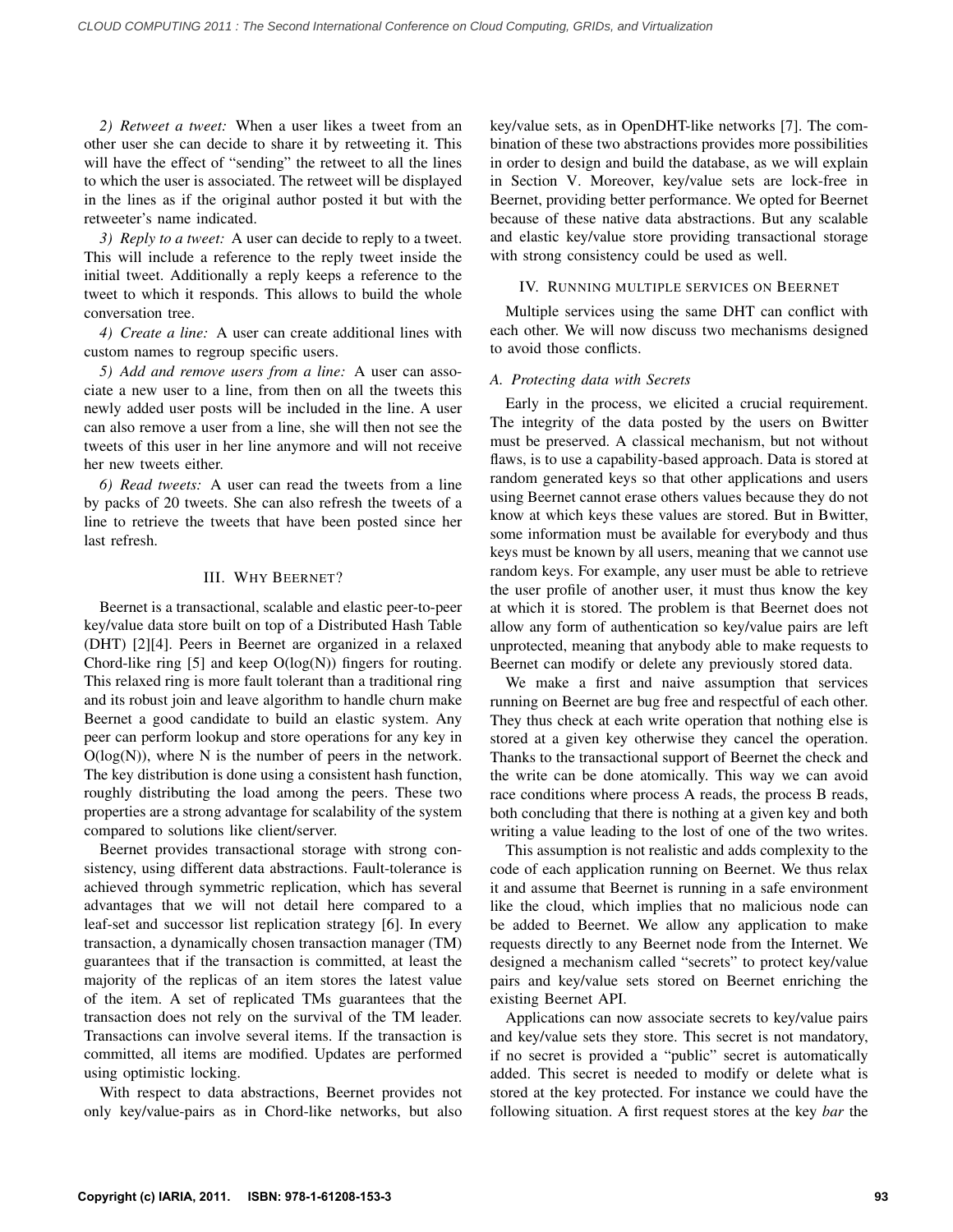value *foo* using the secret ASecret, then another request tries to store at key *bar* another value using a secret different from ASecret. Because secrets are different Beernet rejects the last request, which will thus have no effect on the data store. A similar mechanism has been implemented for sets, allowing to dissociate the protection of the set as a whole and the values it contains.

Secrets are implemented in Beernet and have been tested through our Bwitter application. A similar but weaker mechanism is proposed by OpenDHT [7].

### *B. Dictionaries*

At the moment in Beernet, as in all key/value stores we know, there is only one key space. This can cause problems if multiple services use the same key. For instance two services might design their database storing the user profiles at a key equal to the username of a user. This means they can not both have a user with the same username. This problem cannot be solved with the secrets mechanism we proposed. We thus propose to enhance the current Beernet API with multiple dictionaries. A dictionary has a unique name and refers to a key-space in Beernet. A new application can create a dictionary as it starts using Beernet. It can later create new dictionaries at run-time as needed, which allows the developpers to build more efficient and robust implementation. Dictionaries can be efficiently created on the fly in  $O(log(N))$ , where N is the number of peers in the Beernet network. Moreover dictionaries do not degrade storing and reading performance of Beernet. If two applications need to share data they just have to use the same dictionary. This has not yet been implemented, but API and algorithms are currently being designed. An open problem is how to avoid malicious applications to access the dictionary of another application.

### V. DESIGN PROCESS

We will now present our design choices and explain how we prevent machines hosting popular values from overloading.

### *A. Main directions*

We will start by discussing the main design choices we made for our implementation.

*1) Make reads cheap:* While designing the construction mechanism of the lines we were faced with the following choice: Either push the information and put the burden on the write, making the "post tweet" operation add a reference to the tweet in the lines of each follower. Or pulling the information and build the lines when a user wants to read them, by fetching all the tweets posted by the users he follows and reordering them. As people do more reads than writes on social networks, based on the assumption that each posted tweet is at least read one time, we opted to make reads cheaper than writes.

*2) Do not store full tweets in the lines but references:* There is no need to replicate the whole tweet inside each line, as a tweet could be potentially contain a lot of information and should be easy to delete. To delete a tweet the application only has to edit the stored tweet and does not need go through every line that could contain the tweet. When loading the tweet the application can see if it has been deleted or not.

*3) Minimise the changes to an object:* We want the objects to be as static as possible to enable cache systems. This is why we do not store potentially dynamic information inside the objects but rather have a pointer in them, pointing to a place where we could find the information. For instance, Tweets are only modified when we delete them, if there is a reply to them, the ID of the new child is stored in a separated set.

*4) Do not make users load unnecessary things:* Loading the whole line each time we want to see the new tweets would result in an unnecessarily high number of messages exchanged and would be highly bandwidth consuming. This is why we decided to cut lines, which in fact are just big sorted set, into subsets, which are sets of  $x$  tweets, that can be organised in a linked list fashion, where  $x$  is a tunable parameter. This way the user can load tweets in chunks of  $x$  tweets. The first subset contains all the references to the tweets posted since the last time the user retrieved the line, it can thus be much larger than  $x$  tweets, it is not a problem as users generally want to check all the new tweets when they consult a line. The cutting is then done as follows: the application removes the  $x$  oldest references from the first set, posts them in an new subset and repeats the operation until the loaded first set is smaller than  $x$ .

*5) Retrieve tweets in order:* Due to the cutting mechanism and delays in the network we can not be sure that each reference contained in a subset is strictly newer than the references stored in the next subset. So we also retrieve the tweet references from this one and only select the first 20 newest references before fetching the tweets.

*6) Filter the references:* When a user is dissociated from a line we do not want our application to still display the tweets he posted previously. We decided not to scan the whole line to remove all the references added by this user, but rather remove the user from the list of the users associated with the line and filter the references-based on this list before fetching the corresponding tweets.

*7) Only encrypt sensitive data:* Most of the data in Twitter is not private so there would be no point in encrypting it. Only the sensitive data such as the password of the users should be protected by encryption when stored.

*8) Modularity:* Even if our whole design and architecture relies on the features and API offered by Beernet it is always better to be modular and to define clear interfaces so we can replace a whole layer by an other easily. For instance any other DHT could easily be used, provided it supports the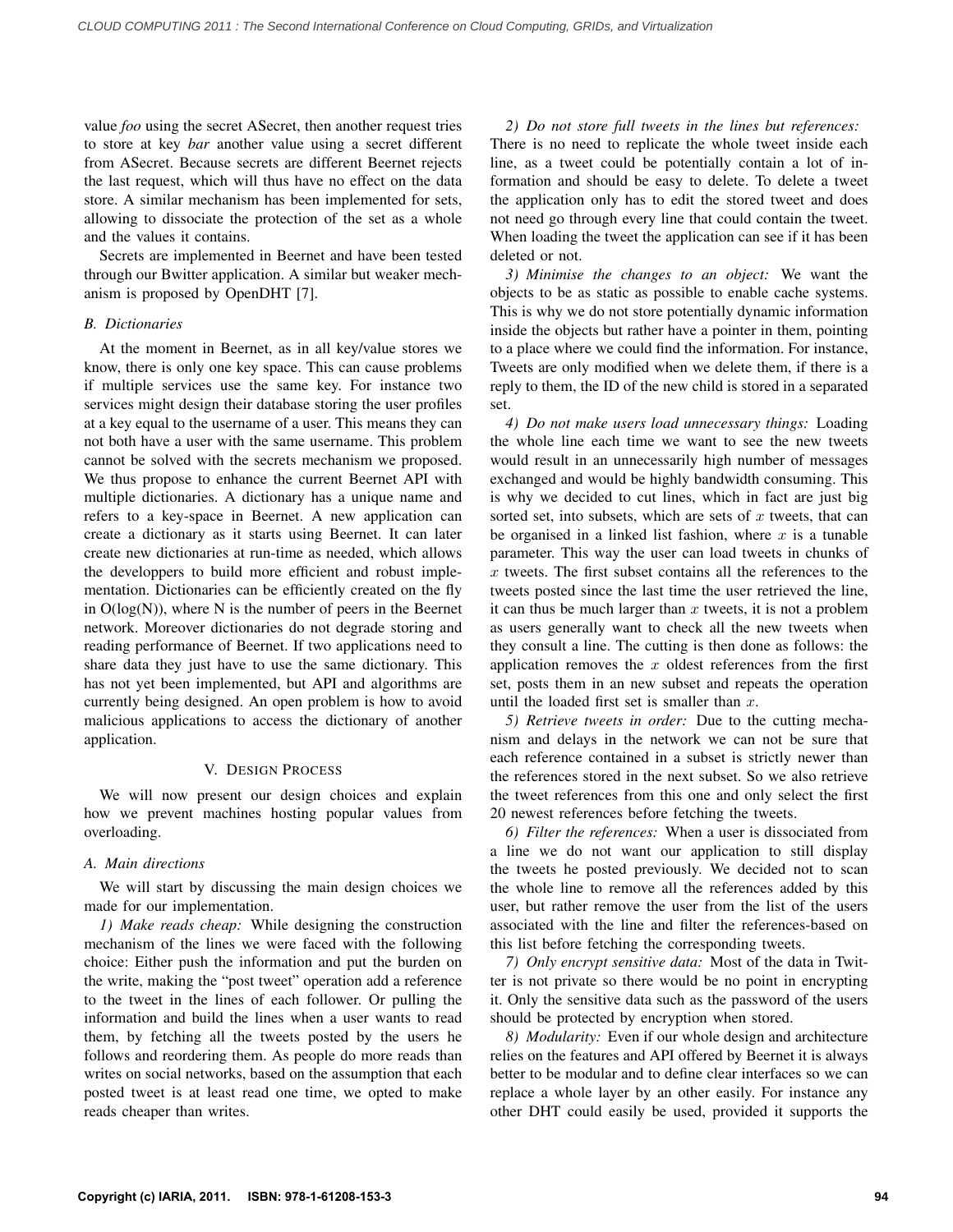same data abstractions or they can be simulated.

### *B. Improving overall performance by adding a cache*

*1) The popular value problem:* Given the properties of the DHT, a key/value pair is mapped to a node or  $f$ nodes, where  $f$  is the replication factor, depending of the redundancy level desired. This implies that if a key is frequently requested, the nodes responsible for it can be overloaded while the rest of the network is mostly idle and adding additional machines is not going to improve the situation. It is not uncommon on Twitter to have wildly popular tweets that are retweeted by thousands of users. In the worst case the retweets can be seen as an exponential phenomenon as all the users following the retweeter are susceptible to retweet it too [8].

*2) Use an application cache as solution:* Adding nodes will not solve the problem, because the number of nodes responsible for a key/value pair will not change. In order to reduce this number of requests we have decided to add a cache with a LRU replacement strategy at the application level. This solves the retweet problem because now the application, which is in charge of several users, will have in its cache the tweet as soon as one of its user reads the popular tweet. This tweet will stay in the cache because the users frequently make requests to read it. This way we will reduce the load put on the nodes responsible for the tweet.

We now have to take into account that values are not immutable, they can be deleted and modified. A naive solution would be to do active pulling to Beernet to detect changes to the key/value pair stored in the cache. This would be quite inefficient as there are several values, like tweets, that almost never change. In order to avoid pulling we need a mechanism that warns us when a change is done to a key/value pair stored in the cache. Beernet, as described in [2], allows an application to register to a key/value pair and to receive a notification when this value is updated. Our application cache will thus register to each key/value pair that it actually holds and when it receives a notification from Beernet indicating that a pair has been updated it will update its corresponding replicas. This mechanism has the big advantage of removing unnecessary requests. Notifications are asynchronous, so the replicas in the cache can have different values at a given moment, leading to an eventual consistency model for the reads. On the other hand writes do not go through the cache but directly to Beernet, this allows to keep strong consistency for the writes inside Beernet. This is an acceptable trade off as we do not need strong consistency for reads inside a social network.

# VI. ARCHITECTURE

Bwitter is designed as a cloud application in which both the Beernet and Bwitter nodes run on a cloud infrastructure and the users are purely clients. We can thus easily add or remove Bwitter and Beernet nodes to meet the demand,



Figure 1. Architecture of the Bwitter social network application

increasing the efficiency of the network. A Bwitter node is a machine running Bwitter but generally also a Beernet node. This solution also allows us to keep a stable DHT as nodes are not subject to high churn as it was the case in the first architecture we presented. The Beernet layer is monitored in order to detect flash crowds and Beernet nodes are added and removed on the fly to meet the demand. We were not able to compare our system with the current Twitter architecure due to the lack of official documentation. But we know that Twitter is centralized, being able to handle only a limited number of concurrent request.

Our application consists of three loosely coupled layers. From top to bottom: the Graphic User Interface (GUI), the Bwitter layer which implements the operations described in Section II and finally the Beernet layer. The overall architecture is very modular and each layer can be changed assuming it respects the API of the layer above. The Beernet layer could be replaced by any key/value store with similar properties (in particular, with transactions and strong consistency). We recall that the data store must provide read/write operations on values and sets as well as implementing the secrets we described before.

The intermediate layer, also running on the cloud, is the core of Bwitter. It communicates both with Beernet and the GUIs. This layer can be put on the same machine as a Beernet node or on another machine. Normally there should be less Bwitter nodes than Beernet nodes. One Bwitter node is associated to a Beernet node but can be relinked to another Beernet node if it goes down. Each Bwitter node should be connected to a different Beernet node in order to share the load. In practice the Bwitter nodes are not accessible directly. They are accessed through a fast and transparent reverse proxy that splits the load between Bwitter nodes.

The top layer is the GUI, which runs on the client nodes and connects to a Bwitter node using a secure connection channel that guarantees the authenticity of the Bwitter node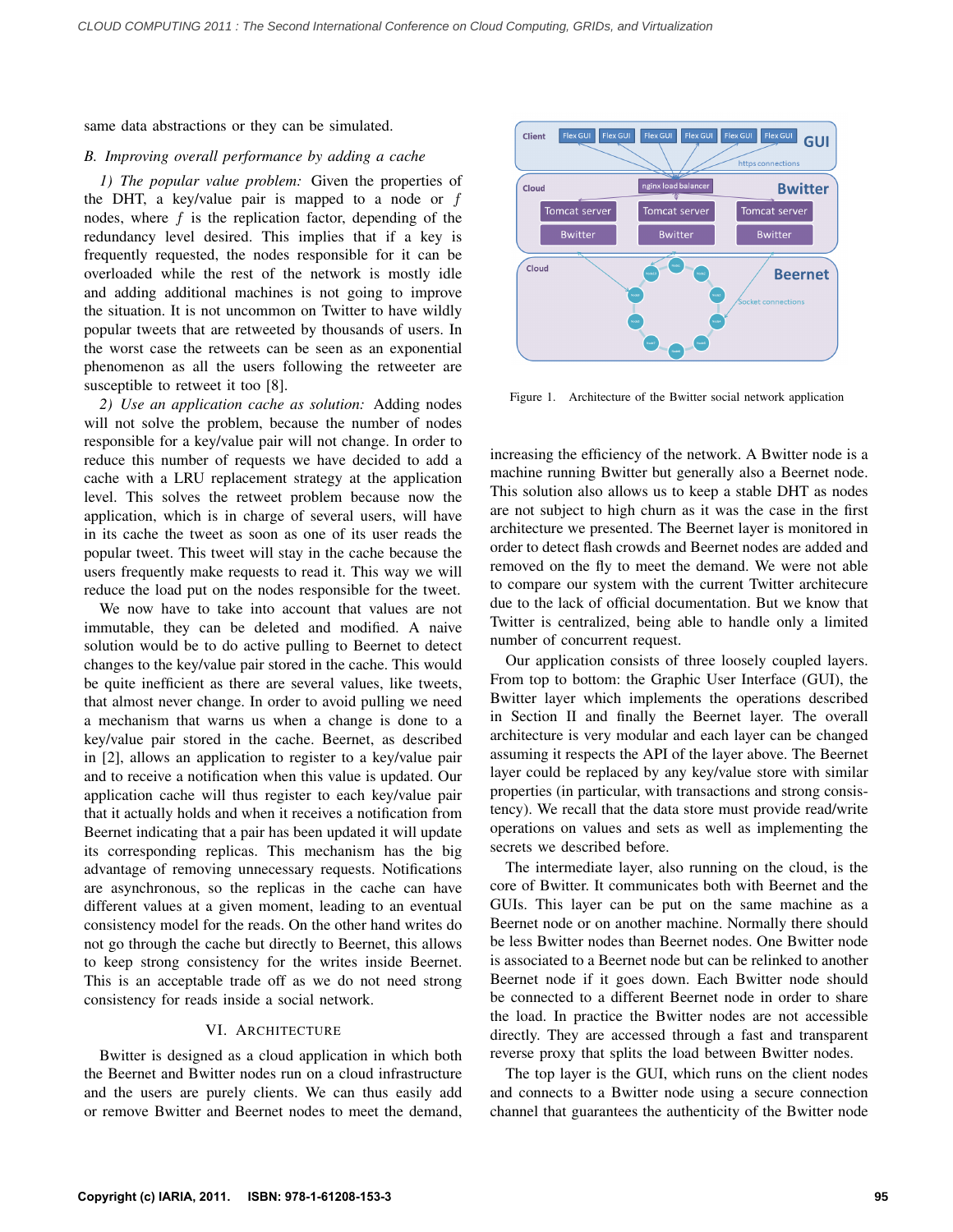and encrypts all the communications between the GUI and the Bwitter node. Multiple GUI modules can connect to the same Bwitter node.

### *A. Elasticity*

We previously explained that to prevent the Fail Whale error, the system needs to *scale up* to allocate more resources to be able to answer an increase in user requests. Once the load of the system gets back to normal, the system needs to *scale down* to release unused resources. We briefly explain how a ring-based key/value store can handle elasticity in terms of data management.

*1)* Scale up: When a node *j* joins the ring in between peers  $i$  and  $k$ , it takes over part of the responsibility of its successor, more specifically all keys from  $i$  to  $j$ . Therefore, data migration is needed from peer  $k$  to peer j. The migration involves not only the data associated to keys in the range  $|i, j|$ , but also the replicated items symmetrically matching the range. Other NoSQL databases such as HBase [9] do not trigger any data migration upon adding new nodes to the system, showing better performance scaling up.

*2) Scale down:* There are two ways of removing nodes from the system: by *gently leaving* or by *failing*. It is very reasonable to consider gentle leaves in cloud environments, because the system explicitly decides to reduce the size of the system. In such case, it is assumed that the leaving peer  $j$  has time enough to migrate all its data to its successor, which becomes the new responsible for the key range  $|i, j|$ , being  $i$  the predecessor.

#### VII. IMPLEMENTATION

We implemented Bwitter using the cloud-based architecture of Figure 1. Source code is available at [10]. We made implementations both using Beernet [2] and Scalaris [11]. The architecture has three main layers: the GUI layer, the Bwitter layer, and the DHT layer. The GUI layer is implemented as a Rich Internet Application (RIA) using the Adobe Flex technology. The DHT layer is implemented using Beernet, built in Mozart v1.3.2 [12] enhanced with the secret mechanism. Beernet is accessible by the Bwitter layer through a socket API.

The Bwitter layer is connected to the DHT layer using sockets to communicate with an Oz agent controlling Beernet. The Bwitter layer is connected to the GUI layer with a Tomcat 7.0 application server using Java servlets from Java EE. The Bwitter nodes are accessible remotely via an http API that conforms to REST. The Tomcat servers are accessed indirectly through a reverse proxy server, in this case nginx. This nginx server is in charge of serving static content as well as doing load balancing for the Tomcat servers. This load balancing is performed so that messages of the same session are always mapped to the same Tomcat server. This is necessary as authentication is needed to perform some of the Bwitter operations and we did not



Figure 2. Scalability of the Scalaris transactional key/value store

want to share the state of the user sessions between the Bwitter nodes for performance reasons. The connection to the Web-based API is performed using https to meet the secure channel requirement of our architecture.

#### VIII. EVALUATION

We evaluated a prototype implemented with Scalaris v0.3 running on Amazon EC2 with up to 20 compute nodes. Note that we used Scalaris for the evaluation instead of Beernet, for technical reasons unrelated to Bwitter. This section summarizes our most important results; many more measurements and details can be found in [3]. Scalaris and Beernet both have very similar architecture and functionality: both provide a scalable transactional key/value store implemented on top of a replicated DHT and both use Paxos consensus for the transaction commit [2][11]. Since Scalaris underlies our Bwitter prototype (each Bwitter tweet requires many Scalaris operations), we first verified the performance and scalability of Scalaris. Figure 2 shows throughput for 20000 operations (reads or writes) as the number of compute nodes increases. This clearly shows that Scalaris is scalable for both reads and writes, on both Small and Medium size compute node instances in Amazon EC2.

For the Bwitter tests, we use one Large node for the dispatcher and many Small nodes for the Bwitter application. We simulated a network with two kinds of users, "Stars" and "Fans', where Stars are followed by many Fans. We simulated two kinds of network: a Light network with 4000 users and 25 followers per user (each user follows 0.625% of the network) and a Heavy network with 2000 users and 50 followers per user (each user follows 2.5% of the network). Remark that both Light and Heavy networks have greater connectivity between users than the actual Twitter system, so that we can safely assume they are realistic loads.

Figure 3 shows aggregate throughput (number of successful operations per second) as a function of number of nodes. Here, an "operation" is defined in terms of what users do: